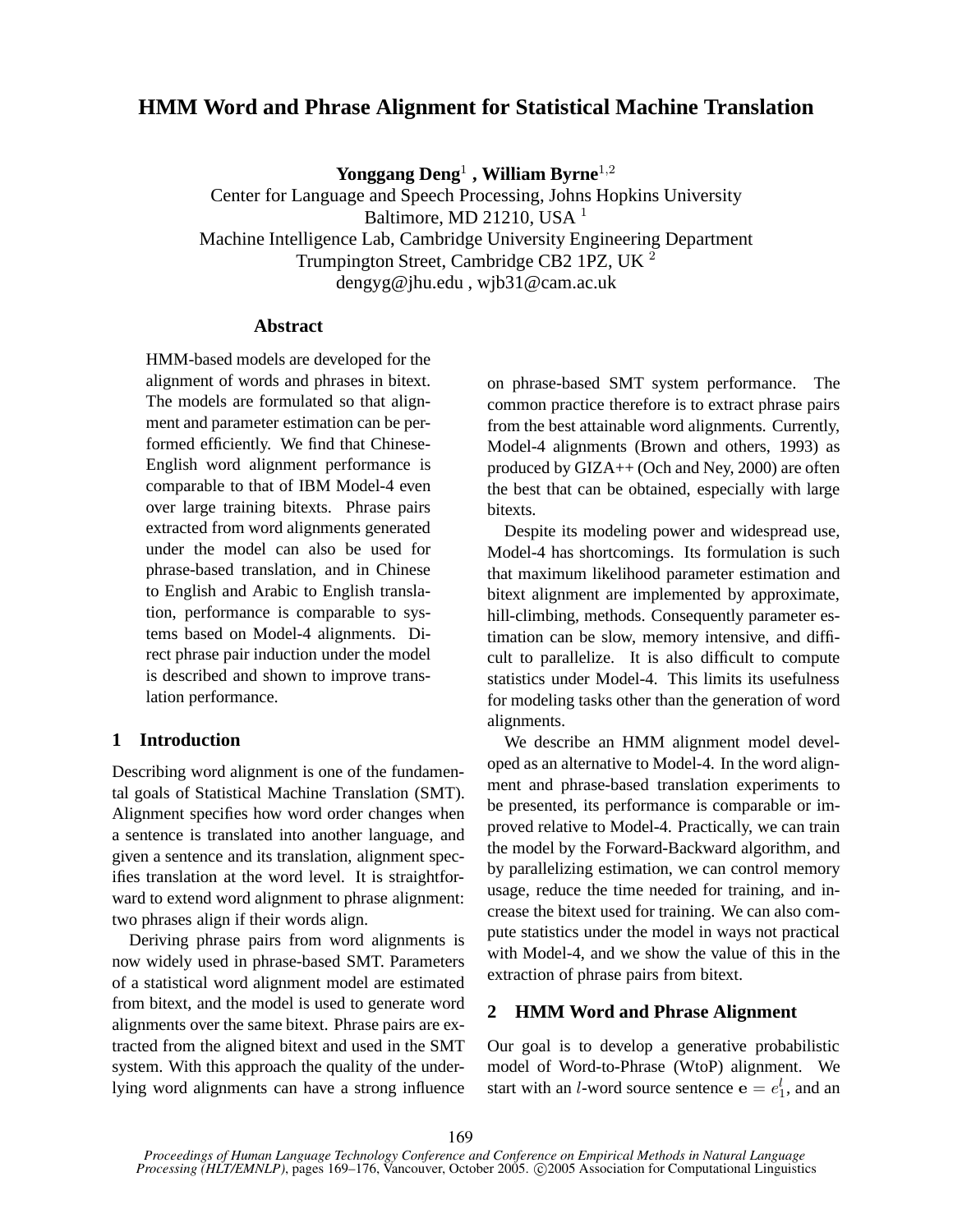*m*-word target sentence  $\mathbf{f} = f_1^m$ , which is realized as a sequence of K phrases:  $\mathbf{f} = v_1^K$ .

Each phrase is generated as a translation of one source word, which is determined by the alignment sequence  $a_1^K$ :  $e_{a_k} \to v_k$ . The length of each phrase is specified by the process  $\phi_1^K$ , which is constrained so that  $\sum_{k=1}^{K} \phi_k = m$ .

We also allow target phrases to be inserted, i.e. to be generated by a NULL source word. For this, we define a binary hallucination sequence  $h_1^K$ : if  $h_k =$ 0, then NULL  $\rightarrow v_k$ ; if  $h_k = 1$  then  $e_{a_k} \rightarrow v_k$ .

With all these quantities gathered into an alignment  $\mathbf{a} = (\phi_1^K, a_1^K, h_1^K, K)$ , the modeling objective is to realize the conditional distribution  $P(f, a|e)$ . With the assumption that  $P(\mathbf{f}, \mathbf{a} | \mathbf{e}) = 0$  if  $\mathbf{f} \neq v_1^K$ , we write  $P(\mathbf{f}, \mathbf{a} | \mathbf{e}) = P(v_1^K, K, a_1^K, h_1^K, \phi_1^K | \mathbf{e})$  and

$$
P(v_1^K, K, a_1^K, h_1^K, \phi_1^K | \mathbf{e})
$$
  
=  $\epsilon(m|l) \times P(K|m, \mathbf{e})$   
 $\times P(a_1^K, \phi_1^K, h_1^K | K, m, \mathbf{e})$   
 $\times P(v_1^K | a_1^K, h_1^K, \phi_1^K, K, m, \mathbf{e})$ 

We now describe the component distributions.

**Sentence Length**  $\epsilon(m|l)$  determines the target sentence length. It is not needed during alignment, where sentence lengths are known, and is ignored.

**Phrase Count**  $P(K|m, e)$  specifies the number of target phrases. We use a simple, single parameter distribution, with  $\eta = 8.0$  throughout

$$
P(K|m, \mathbf{e}) = P(K|m, l) \propto \eta^{K}
$$

**Word-to-Phrase Alignment** Alignment is a Markov process that specifies the lengths of phrases and their alignment with source words

$$
P(a_1^K, h_1^K, \phi_1^K | K, m, \mathbf{e})
$$
  
= 
$$
\prod_{k=1}^K P(a_k, h_k, \phi_k | a_{k-1}, \phi_{k-1}, \mathbf{e})
$$
  
= 
$$
\prod_{k=1}^K p(a_k | a_{k-1}, h_k; l) d(h_k) n(\phi_k; e_{a_k})
$$

The actual word-to-phrase alignment  $(a_k)$  is a firstorder Markov process, as in HMM-based word-toword alignment (Vogel et al., 1996). It necessarily depends on the hallucination variable

$$
p(a_j|a_{j-1}, h_j; l)
$$
  
= 
$$
\begin{cases} 1 & a_j = a_{j-1}, h_j = 0\\ 0 & a_j \neq a_{j-1}, h_j = 0\\ a(a_j|a_{j-1}; l) & h_j = 1 \end{cases}
$$

This formulation allows target phrases to be inserted without disrupting the Markov dependencies of phrases aligned to actual source words.

The phrase length model  $n(\phi; e)$  gives the probability that a word e produces a phrase with  $\phi$  words in the target language;  $n(\phi; e)$  is defined for  $\phi =$  $1, \dots, N$ . The hallucination process is a simple i.i.d. process, where  $d(0) = p_0$ , and  $d(1) = 1 - p_0$ .

**Word-to-Phrase Translation** The translation of words to phrases is given as

$$
P(v_1^K|a_1^K, h_1^K, \phi_1^K, K, m, \mathbf{e}) = \prod_{k=1}^K p(v_k|e_{a_k}, h_k, \phi_k)
$$

We introduce the notation  $v_k = v_k[1], \ldots, v_k[\phi_k]$ and a dummy variable  $x_k$  (for phrase insertion) :

$$
x_k = \begin{cases} e_{a_k} & h_k = 1\\ \text{NULL} & h_k = 0 \end{cases}
$$

We define two models of word-to-phrase translation. This simplest is based on context-independent wordto-word translation

$$
p(v_k|e_{a_k}, h_k, \phi_k) = \prod_{j=1}^{\phi_k} t(v_k[j] | x_k)
$$

We also define a model that captures foreign word context with *bigram translation probabilities*

$$
p(v_k|e_{a_k}, h_k, \phi_k)
$$
  
=  $t(v_k[1] | x_k) \prod_{j=2}^{\phi_k} t_2(v_k[j] | v_k[j-1], x_k)$ 

Here,  $t(f|e)$  is the usual context independent wordto-word translation probability. The bigram translation probability  $t_2(f|f',e)$  specifies the likelihood that target word  $f$  is to follow  $f'$  in a phrase generated by source word e.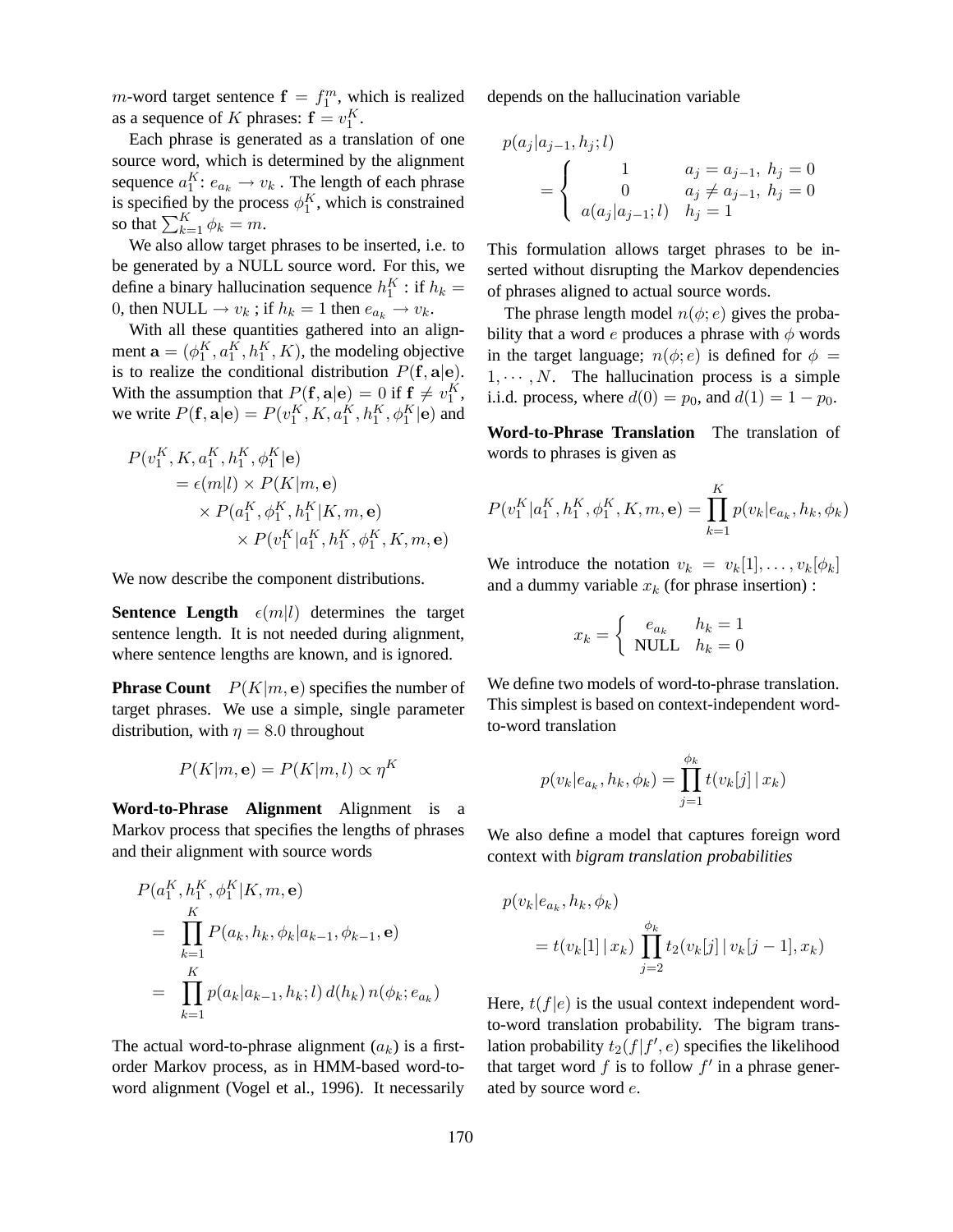#### **2.1 Properties of the Model and Prior Work**

The formulation of the WtoP alignment model was motivated by both the HMM word alignment model (Vogel et al., 1996) and IBM Model-4 with the goal of building on the strengths of each.

The relationship with the word-to-word HMM alignment model is straightforward. For example, constraining the phrase length component  $n(\phi; e)$ to permit only phrases of one word would give a word-to-word HMM alignment model. The extensions introduced are the phrase count, and the phrase length models, and the bigram translation distribution. The hallucination process is motivated by the use of NULL alignments into Markov alignment models as done by (Och and Ney, 2003).

The phrase length model is motivated by Toutanova et al. (2002) who introduced 'stay' probabilities in HMM alignment as an alternative to word fertility. By comparison, Word-to-Phrase HMM alignment models contain detailed models of state occupancy, motivated by the IBM fertility model, which are more powerful than a single staying parameter. In fact, the WtoP model is a segmental Hidden Markov Model (Ostendorf et al., 1996), in which states emit observation sequences.

Comparison with Model-4 is less straightforward. The main features of Model-4 are NULL source words, source word fertility, and the distortion model. The WtoP alignment model includes the first two of these. However distortion, which allows hypothesized words to be distributed throughout the target sentence, is difficult to incorporate into a model that supports efficient DP-based search. We preserve efficiency in the WtoP model by insisting that target words form connected phrases; this is not as general as Model-4 distortion. This weakness is somewhat offset by a more powerful (Markov) alignment process as well as by the phrase count distribution. Despite these differences, the WtoP alignment model and Model-4 allow similar alignments. For example, in Fig. 1, Model-4 would allow



Figure 1: Word-to-Word and Word-to-Phrase Links

 $f_1$ ,  $f_3$ , and  $f_4$  to be generated by  $e_1$  with a fertility of 3. Under the WtoP model,  $e_1$  could generate  $f_1$ and  $f_3f_4$  with phrase lengths 1 and 2, respectively: source words can generate more than one phrase.

This alignment could also be generated via four single word foreign phrases. The balance between word-to-word and word-to-phrase alignments is set by the phrase count distribution parameter  $\eta$ . As  $\eta$  increases, alignments with shorter phrases are favored, and for very large  $\eta$  the model allows only word-to-word alignments (see Fig. 2). Although the WtoP alignment model is more complex than the word-to-word HMM alignment model, the Baum-Welch and Viterbi algorithms can still be used. Word-to-word alignments are generated by the Viterbi algorithm:  $\hat{\mathbf{a}} = \arg \max_{\mathbf{a}} P(\mathbf{f}, \mathbf{a} | \mathbf{e})$ ; if  $e_{a_k} \to v_k$ ,  $e_{a_k}$  is linked to all the words in  $v_k$ .

The bigram translation probability relies on word context, known to be helpful in translation (Berger et al., 1996), to improve the identification of target phrases. As an example,  $f$  is the Chinese word for "world trade center". Table 1 shows how the likelihood of the correct English phrase is improved with bigram translation probabilities; this example is from the  $C\rightarrow E$ , N=4 system of Table 2.

| Model                       | unigram | bigram |
|-----------------------------|---------|--------|
| $P(\text{world} f)$         | 0.06    | 0.06   |
| $P$ (trade world, f)        | 0.06    | 0.99   |
| $P$ (center trade, f)       | 0.06    | 0.99   |
| P(world trade center $f(3)$ | 0.0002  | 0.0588 |

Table 1: Context in Bigram Phrase Translation.

There are of course much prior work in translation that incorporates phrases. Sumita et al. (2004) develop a model of phrase-to-phrase alignment, which while based on HMM alignment process, appears to be deficient. Marcu and Wong (2002) propose a model to learn lexical correspondences at the phrase level. To our knowledge, ours is the first nonsyntactic model of bitext alignment (as opposed to translation) that links words and phrases.

### **3 Embedded Alignment Model Estimation**

We now discuss estimation of the WtoP model parameters by the EM algorithm. Since the WtoP model can be treated as an HMM with a very complex state space, it is straightforward to apply Baum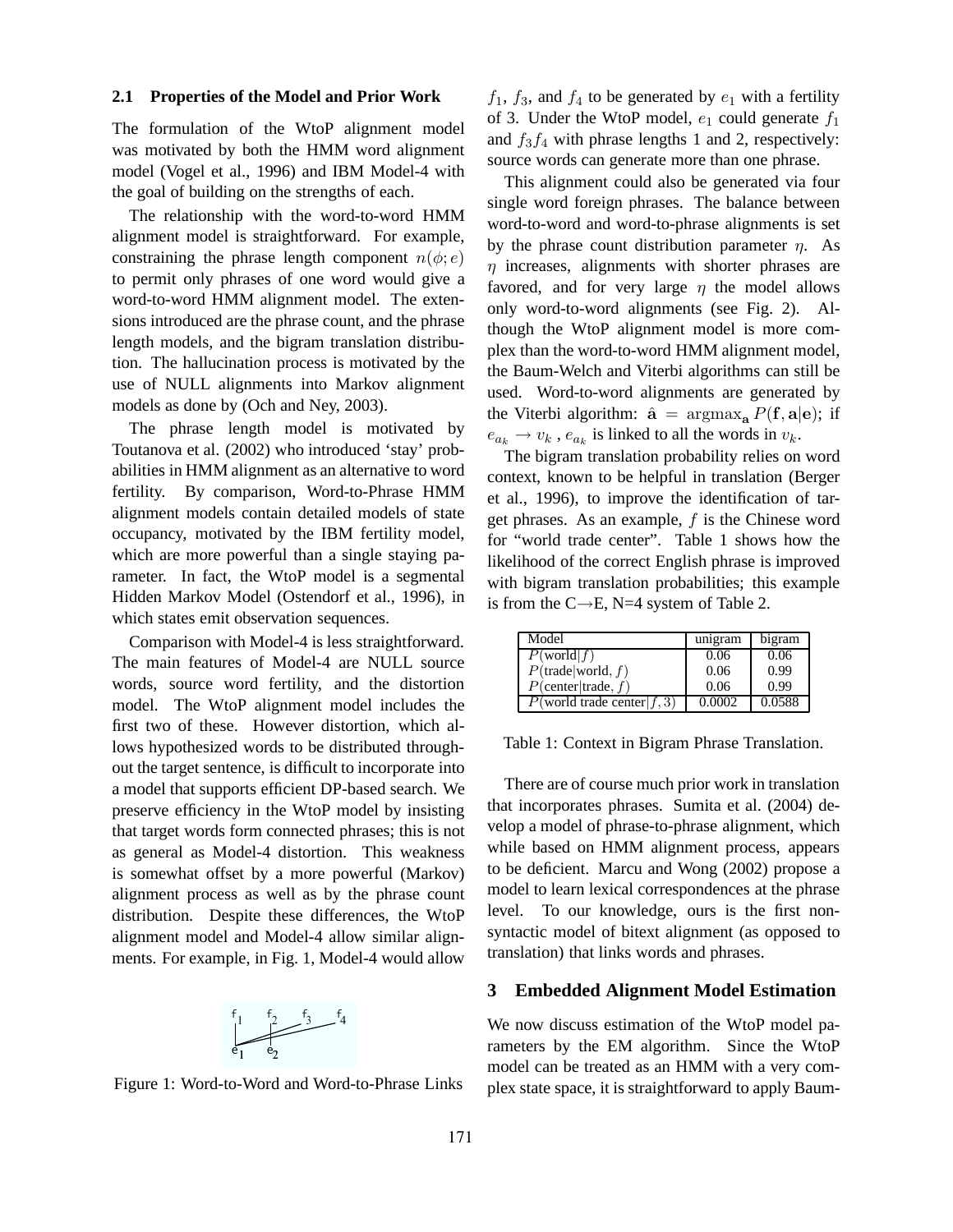Welch parameter estimation. We show the forward recursion as an example.

Given a sentence pair  $(e_1^l, f_1^m)$ , the forward probability  $\alpha_i(i, \phi)$  is defined as the probability of generating the first  $j$  target words with the added condition that the target words  $f_{j-\phi+1}^j$  form a phrase aligned to source word  $e_i$ . It can be calculated recursively (omitting the hallucination process, for simplicity) as

$$
\alpha_j(i,\phi) = \left\{ \sum_{i',\phi'} \alpha_{j-\phi}(i',\phi') a(i|i',l) \right\} \cdot \eta
$$

$$
\cdot n(\phi;e_i) \cdot t(f_{j-\phi+1}|e_i) \cdot \prod_{j'=j-\phi+2}^{j} t_2(f_{j'}|e_i)
$$

This recursion is over a trellis of  $l(N + 1)m$  nodes.

Models are trained from a flat-start. We begin with 10 iterations of EM to train Model-1, followed by 5 EM iterations to train Model-2 (Brown and others, 1993). We initialize the parameters of the wordto-word HMM alignment model by collecting word alignment counts from the Model-2 Viterbi alignments, and refine the word-to-word HMM alignment model by 5 iterations of the Baum-Welch algorithm. We increase the order of the WtoP model  $(N)$  from 2 to the final value in increments of 1, by performing 5 Baum Welch iterations at each step. At the final value of  $N$ , we introduce the bigram translation probability; we use Witten-Bell smoothing (1991) as a backoff strategy for  $t_2$ , and other strategies are possible.

# **4 Bitext Word Alignment**

We now investigate bitext word alignment performance. We start with the FBIS Chinese/English parallel corpus which consists of approx. 10M English/7.5M Chinese words. The Chinese side of the corpus is segmented into words by the LDC segmenter<sup>1</sup>. The alignment test set consists of 124 sentences from the NIST 2001 dry-run MT-eval<sup>2</sup> set that are manually word aligned.

We first analyze the distribution of word links within these manual alignments. Of the Chinese words which are aligned to more than one English words, 82% of these words align with consecutive

| Model            | $AER_{1-1}$       | $\overline{\text{AER}}_{1-N}$ | <b>AER</b>        |  |  |  |  |
|------------------|-------------------|-------------------------------|-------------------|--|--|--|--|
|                  | $C \rightarrow E$ |                               |                   |  |  |  |  |
| Model-4          | 37.9              | 68.3                          | 37.3              |  |  |  |  |
| $HMM, N=1$       | $\overline{42.8}$ | 72.9                          | 42.0              |  |  |  |  |
| $HMM, N=2$       | 38.3              | 71.2                          | 38.1              |  |  |  |  |
| HMM, $N=3$       | 37.4              | $\overline{37.8}$             |                   |  |  |  |  |
| $HMM, N=4$       | 37.1              | 69.1                          | 37.8              |  |  |  |  |
| + bigram t-table | 37.5              | 37.1                          |                   |  |  |  |  |
|                  | $E \rightarrow C$ |                               |                   |  |  |  |  |
| Model-4          | 42.3              | 87.2                          | 45.0              |  |  |  |  |
| $HMM, N=1$       | 45.0              | 90.6                          | $\overline{47.2}$ |  |  |  |  |
| $HMM, N=2$       | 42.7              | 87.5                          | 44.5              |  |  |  |  |
| + bigram t-table | 44.2              | 85.5                          | 45.1              |  |  |  |  |

Table 2: FBIS Bitext Alignment Error Rate.



Figure 2: Balancing Word and Phrase Alignments

English words (phrases). In the other direction, among all English words which are aligned to multiple Chinese words, 88% of these align to Chinese phrases. In this collection, at least, word-to-phrase alignments are plentiful.

Alignment performance is measured by the Alignment Error Rate (AER) (Och and Ney, 2003)

$$
AER(B;B') = 1 - 2 \times |B \cap B'| / (|B'| + |B|)
$$

where  $B$  is a set reference word links, and  $B'$  are the word links generated automatically.

AER gives a general measure of word alignment quality. We are also interested in how the model performs over the word-to-word and word-to-phrase alignments it supports. We split the reference alignments into two subsets:  $B_{1-1}$  contains word-toword reference links (e.g.  $1 \rightarrow 1$  in Fig 1); and  $B_{1-N}$  contains word-to-phrase reference links (e.g.  $1\rightarrow 3$ ,  $1\rightarrow 4$  in Fig 1); The automatic alignment B' is partitioned similarly. We define additional AERs:  $AER_{1-1} = AER(B_{1-1}, B'_{1-1})$ , and  $AER_{1-N} =$  $AER(B_{1-N}, B'_{1-N})$ , which measure word-to-word and word-to-phrase alignment, separately.

Table 2 presents the three AER measurements for

<sup>1</sup> http://www.ldc.upenn.edu/Projects/Chinese

<sup>2</sup> http://www.nist.gov/speech/tests/mt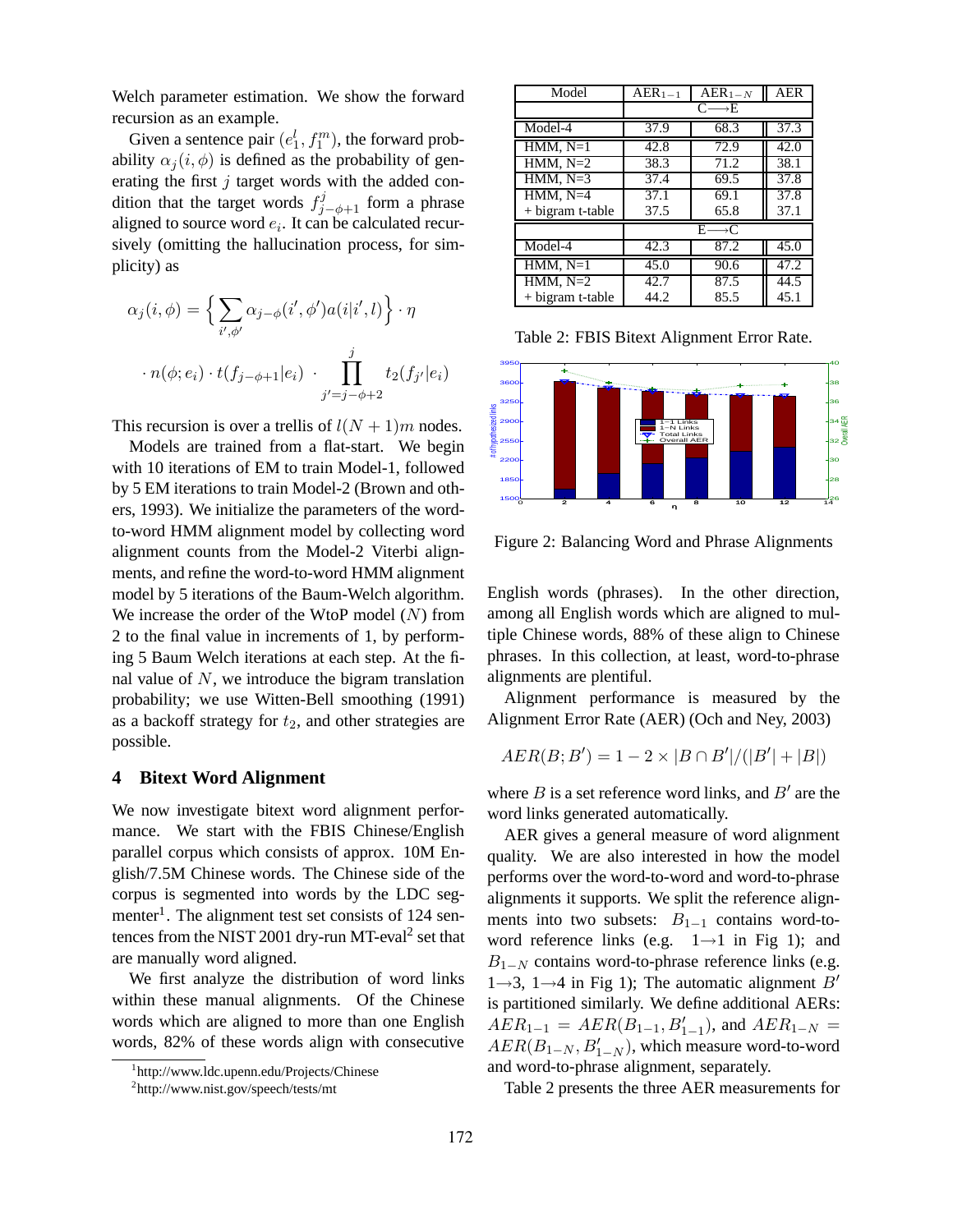the WtoP alignment models trained as described in Section 3. GIZA++ Model 4 alignment performance is also presented for comparison. We note first that the word-to-word HMM  $(N=1)$  alignment model is worse than Model 4, as expected. For the WtoP models in the C→E direction, we see reduced AER for phrases lengths up to 4, although in the  $E\rightarrow C$  direction, AER is reduced only for phrases of length 2; performance for  $N > 2$  is not reported.

In introducing the bigram phrase translation (the bigram t-table), there is a tradeoff between wordto-word and word-to-phrase alignment quality. As mentioned, the bigram t-table increases the likelihood of word-to-phrase alignments. In both translation directions, this reduces the  $AER_{1-N}$ . However, it also causes increases in  $AER_{1-1}$ , primarily due to a drop in recall: fewer word-to-word alignments are produced. For  $C \rightarrow E$ , this is not severe enough to cause an overall AER increase; however, in  $E\rightarrow C$ , AER does increase.

Fig. 2 (C $\rightarrow$ E, N=4) shows how the 1-1 and 1-N alignment behavior is balanced by the phrase count parameter. As  $\eta$  increases, the model favors alignments with more word-to-word links and fewer word-to-phrase links; the overall Alignment Error Rate (AER) suggests a good balance at  $\eta = 8.0$ .

After observing that the WtoP model performs as well as Model-4 over the FBIS C-E bitext, we investigated performance over these large bitexts :

- "NEWS" containing non-UN parallel Chinese/English corpora from LDC (mainly FBIS, Xinhua, Hong Kong, Sinorama, and Chinese Treebank). - "NEWS+UN01-02" also including UN parallel corpora from the years 2001 and 2002.

- "ALL C-E" refers to all the C-E bitext available from LDC as of his submission; this consists of the NEWS corpora with the UN bitext from all years.

Over all these collections, WtoP alignment performance (Table 3) is comparable to that of Model-4. We do note a small degradation in the  $E\rightarrow C Wt0P$ alignments. It is quite possible that this one-to-many model suffers slightly with English as the source and Chinese as the target, since English sentences tend to be longer. Notably, simply increasing the amount of bitext used in training need not improve AER. However, larger aligned bitexts can give improved phrase pair coverage of the test set.

One of the desirable features of HMMs is that the

| <b>Bitext</b> | English Words | Model | $C \rightarrow E$ | $E \rightarrow C$ |
|---------------|---------------|-------|-------------------|-------------------|
| <b>NEWS</b>   | 71M           | $M-4$ | 37.1              | 45.3              |
|               |               | WtoP  | 36.1              | 44.8              |
| $NEWS+$       | 96M           | $M-4$ | 36.1              | 43.4              |
| UN01-02       |               | WtoP  | 36.4              | 44.2              |
| ALL C-E-      | 200M          | WtoP  | 36.8              | 44.7              |

Table 3: AER Over Large C-E Bitexts.

Forward-Backward steps can be run in parallel: bitext is partitioned; the Forward-Backward algorithm is run over the subsets on different CPUs; statistics are merged to reestimate model parameters. Partitioning the bitext also reduces the memory usage, since different cooccurrence tables can be kept for each partition. With the "ALL C-E" bitext collection, a single set of WtoP models ( $C \rightarrow E$ , N=4, bigram t-table) can be trained over 200M words of Chinese-English bitext by splitting training over 40 CPUs; each Forward-Backward process takes less than 2GB of memory and the training run finishes in five days. By contrast, the 96M English word NEWS+UN01-02 is about the largest C-E bitext over which we can train Model-4 with our GIZA++ configuration and computing infrastructure.

Based on these and other experiments, in this paper we set a maximum value of  $N = 4$  for F $\rightarrow$ E; in  $E \rightarrow F$ , we set N=2 and omit the bigram phrase translation probability;  $\eta$  is set to 8.0. We do not claim that this is optimal, however.

# **5 Phrase Pair Induction**

A common approach to phrase-based translation is to extract an inventory of phrase pairs (PPI) from bitext (Koehn et al., 2003), For example, in the *phraseextract* algorithm (Och, 2002), a word alignment  $\hat{a}_1^m$  is generated over the bitext, and all word subsequences  $e_{i_1}^{i_2}$  $i_1^{i_2}$  and  $f_{j_1}^{j_2}$  $j_1^{j_2}$  are found that satisfy :

$$
\hat{a}_1^m : \hat{a}_j \in [i_1, i_2] \text{ iff } j \in [j_1, j_2]. \tag{1}
$$

The PPI comprises all such phrase pairs  $(e_{i_1}^{i_2})$  $i_1^{i_2}, f_{j_1}^{j_2}$ ).

The process can be stated slightly differently. First, we define a set of alignments :

$$
A(i_1, i_2; j_1, j_2) = \{a_1^m : a_j \in [i_1, i_2] \text{ iff } j \in [j_1, j_2] \}.
$$

If  $\hat{a}_1^m \in A(i_1, i_2; j_1, j_2)$  then  $(e_{i_1}^{i_2})$  $i_1^{i_2}, f_{j_1}^{j_2})$  form a phrase pair.

Viewed in this way, there are many possible alignments under which phrases might be paired, and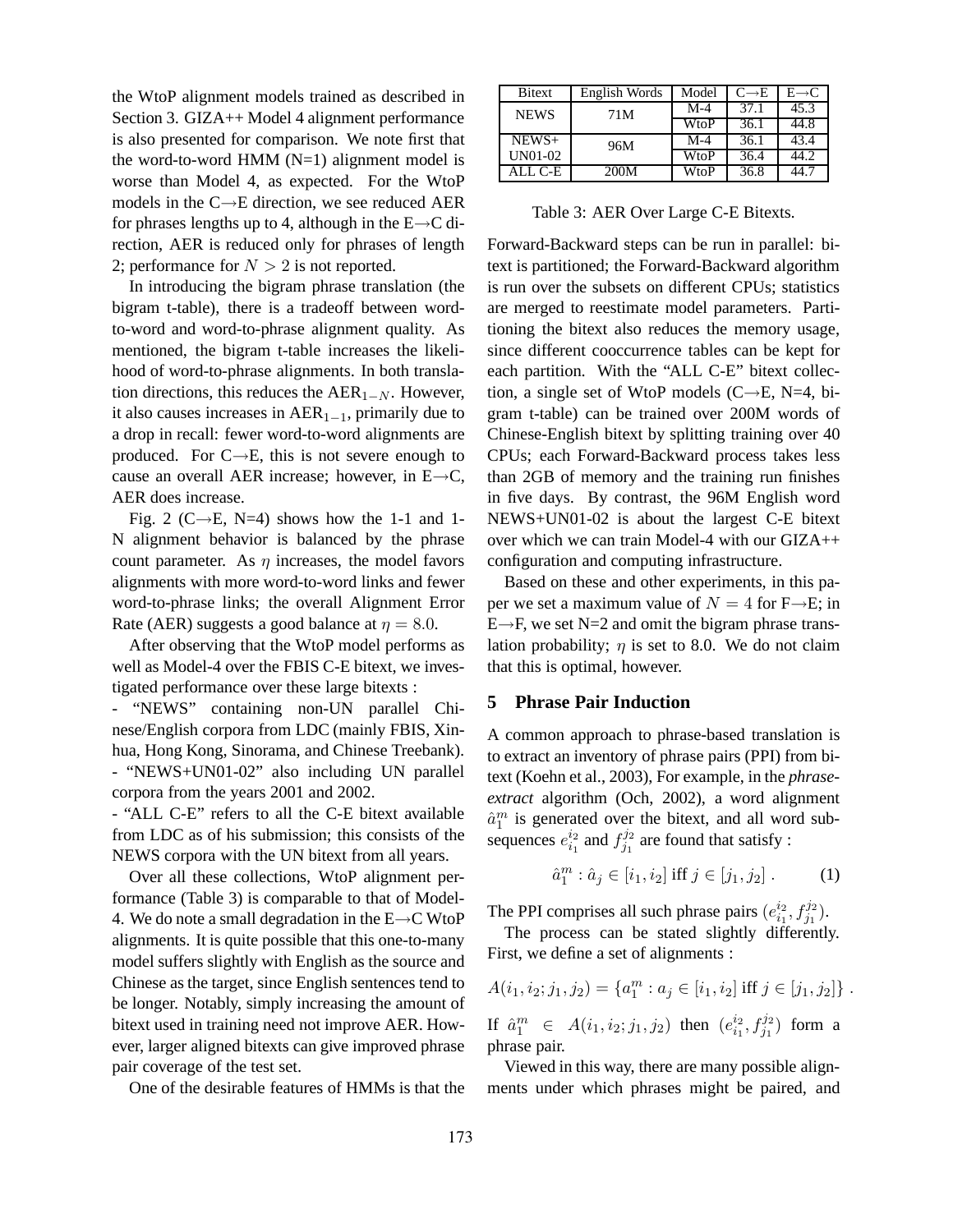the selection of phrase pairs need not be based on a single alignment. Rather than simply accepting a phrase pair  $(e_{i_1}^{i_2})$  $i_1^{i_2}$ ,  $f_{j_1}^{j_2}$ ) if the unique MAP alignment satisfies Equation 1, we can assign a probability to phrases occurring as translation pairs :

$$
P(\mathbf{f}, A(i_1, i_2; j_1, j_2) | \mathbf{e}) = \sum_{\mathbf{a}: a_1^m \in A(i_1, i_2; j_1, j_2)} P(\mathbf{f}, \mathbf{a} | \mathbf{e})
$$

For a fixed set of indices  $i_1, i_2, j_1, j_2$ , the quantity  $P(\mathbf{f}, A(i_1, i_2; j_1, j_2) | \mathbf{e})$  can be computed efficiently using a modified Forward algorithm. Since  $P(f|e)$  can also be computed by the Forward algorithm, the *phrase-to-phrase posterior distribution*  $P(A(i_1, i_2; j_1, j_2) | \mathbf{f}, \mathbf{e})$  is easily found.

**PPI Induction Strategies** In the *phrase-extract* algorithm (Och, 2002), the alignment  $\hat{a}$  is generated as follows: Model-4 is trained in both directions (e.g.  $F\rightarrow E$  and  $E\rightarrow F$ ); two sets of word alignments are generated by the Viterbi algorithm for each set of models; and the two alignments are merged. This forms a static aligned bitext. Next, all foreign word sequences up to a given length (here, 5 words) are extracted from the test set. For each of these, a phrase pair is added to the PPI if the foreign phrase can be found aligned to an English phrase under Eq 1. We refer to the result as the Model-4 Viterbi Phrase-Extract PPI.

Constructed in this way, the PPI is limited to phrase pairs which can be found in the Viterbi alignments. Some foreign phrases which do appear in the training bitext will not be included in the PPI because suitable English phrases cannot be found. To add these to the PPI we can use the phrase-tophrase posterior distribution to find English phrases as candidate translations. This adds phrases to the Viterbi Phrase-Extract PPI and increase the test set coverage. A somewhat *ad hoc* PPI Augmentation algorithm is given to the right.

Condition (A) extracts phrase pairs based on the geometric mean of the E→F and F→E posteriors  $(T_q = 0.01$  throughout). The threshold  $T_p$  selects additional phrase pairs under a more forgiving criterion: as  $T_p$  decreases, more phrase pairs are added and PPI coverage increases. Note that this algorithm is constructed specifically to improve a Viterbi PPI; it is certainly not the only way to extract phrase pairs under the phrase-to-phrase posterior distribution.

Once the PPI phrase pairs are set, the phrase translation probabilities are set based on the number of times each phrase pair is extracted from a sentence pair, i.e. from relative frequencies.

For each foreign phrase  $v$  not in the Viterbi PPI : For all pairs  $(f_1^m, e_1^l)$  and  $j_1, j_2$  s.t.  $f_{j_1}^{j_2}$  $j_1^{j_2}=v$  : For  $1 \leq i_1 \leq i_2 \leq l$ , find

$$
f(i_1, i_2) = P_{F \to E}(A(i_1, i_2; j_1, j_2) | e_1^l, f_1^m)
$$
  
\n
$$
b(i_1, i_2) = P_{E \to F}(A(i_1, i_2; j_1, j_2) | e_1^l, f_1^m)
$$
  
\n
$$
g(i_1, i_2) = \sqrt{f(1_1, i_2) b(i_1, i_2)}
$$
  
\n
$$
(\hat{i}_1, \hat{i}_2) = \underset{1 \le i_1, i_2 \le l}{\text{argmax}} g(i_1, i_2), \text{ and set } u = e_{\hat{i}_1}^{\hat{i}_2}
$$

Add  $(u, v)$  to the PPI if any of A, B, or C hold :

$$
b(\hat{i}_1, \hat{i}_2) \ge T_g \text{ and } f(\hat{i}_1, \hat{i}_2) \ge T_g \tag{A}
$$

$$
b(\hat{i}_1, \hat{i}_2) < T_g
$$
 and  $f(\hat{i}_1, \hat{i}_2) > T_p$  (B)

$$
f(\hat{i}_1, \hat{i}_2) < \tilde{T}_g
$$
 and  $b(\hat{i}_1, \hat{i}_2) > \tilde{T}_p$  (C)

### PPI Augmentation via Phrase-Posterior Induction

HMM-based models are often used if posterior distributions are needed. Model-1 can also be used in this way (Venugopal et al., 2003), although it is a relatively weak alignment model. By comparison, finding posterior distributions under Model-4 is difficult. The Word-to-Phrase alignment model appears not to suffer this tradeoff: it is a good model of word alignment under which statistics such as the phraseto-phrase posterior can be calculated.

### **6 Translation Experiments**

We evaluate the quality of phrase pairs extracted from the bitext through the translation performance of the Translation Template Model (TTM) (Kumar et al., 2005), which is a phrase-based translation system implemented using weighted finite state transducers. Performance is measured by BLEU (Papineni and others, 2001).

**Chinese**→**English Translation** We report performance on the NIST Chinese/English 2002, 2003 and 2004 (News only) MT evaluation sets. These consist of 878, 919, and 901 sentences, respectively. Each Chinese sentence has 4 reference translations.

We evaluate two  $C \rightarrow E$  translation systems. The smaller system is built on the FBIS C-E bitext collection. The language model used for this system is a trigram word language model estimated with 21M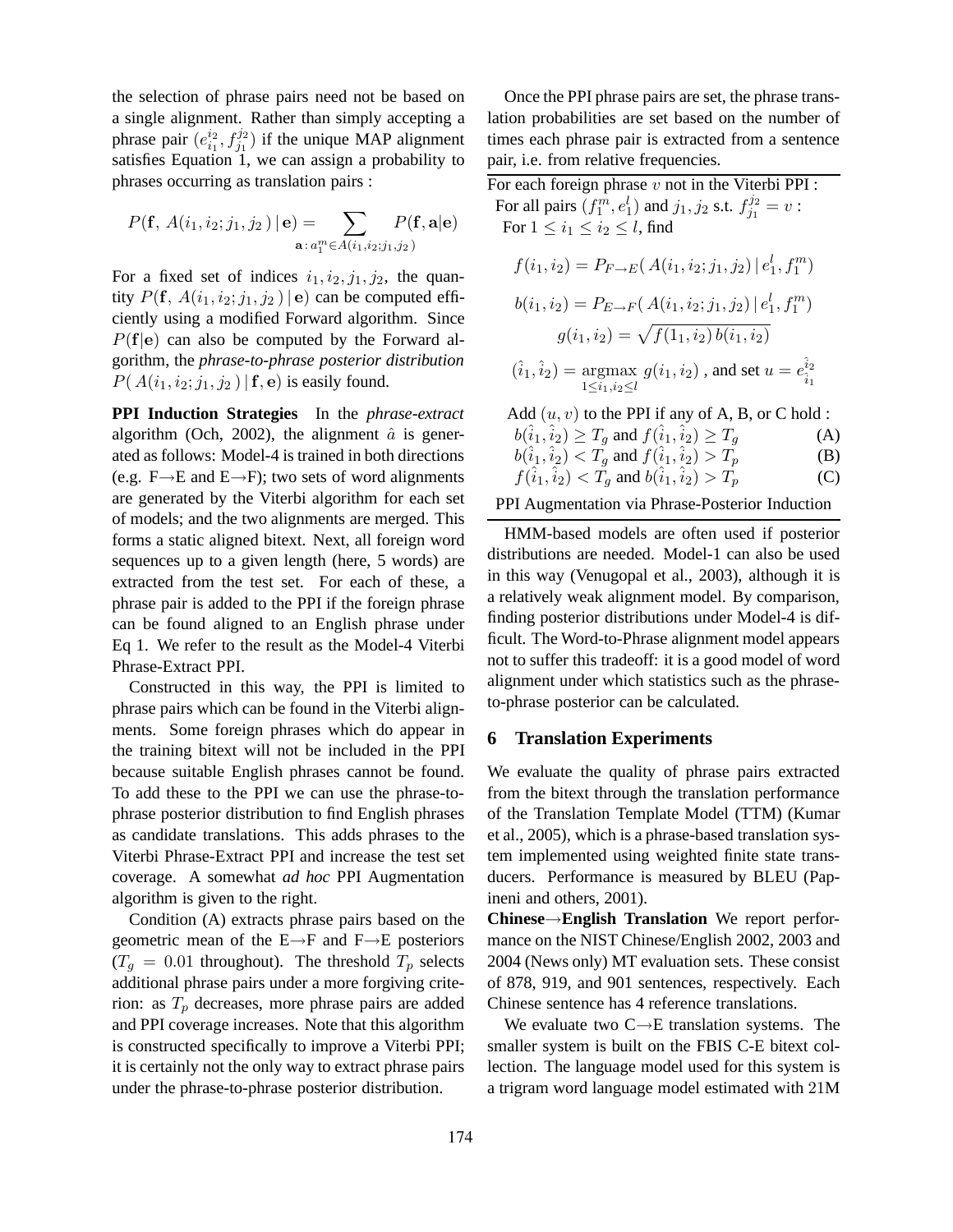|    | V-PE  | WtoP                     | eval <sub>02</sub>                        |                               | eval <sub>03</sub><br>eval <sub>04</sub> |             | eval <sub>02</sub> |             | eval <sub>03</sub> |                                | eval <sub>04</sub> |             |      |             |  |
|----|-------|--------------------------|-------------------------------------------|-------------------------------|------------------------------------------|-------------|--------------------|-------------|--------------------|--------------------------------|--------------------|-------------|------|-------------|--|
|    | Model | $T_p$                    | cvg                                       | <b>BLEU</b>                   | cvg                                      | <b>BLEU</b> | cvg                | <b>BLEU</b> | cvg                | <b>BLEU</b>                    | cvg                | <b>BLEU</b> | cvg  | <b>BLEU</b> |  |
|    |       |                          |                                           | FBIS $C \rightarrow E$ System |                                          |             |                    |             |                    | News $A \rightarrow E$ System  |                    |             |      |             |  |
|    | $M-4$ |                          | 20.1                                      | 23.8                          |                                          | 22.8        | 20.2               | 23.0        | 19.5               | 36.9                           | 21.5               | 39.1        | 18.5 | 40.0        |  |
| ◠  |       | 0.7                      | 24.6                                      | 24.6                          | 21.4                                     | 23.7        | 24.6               | 23.7        | 23.8               | 37.6                           | 26.6               | 40.2        | 22.4 | 40.3        |  |
| 3  | WtoP  |                          | 19.7                                      | 23.9                          | 17.4                                     | 23.3        | 19.8               | 23.3        | 18.4               | 36.2                           | 20.6               | 38.6        | 17.4 | 39.2        |  |
| 4  |       | 1.0                      | 23.1                                      | 24.0                          | 20.0                                     | 23.7        | 23.2               | 23.5        | 21.8               | 36.7                           | 24.3               | 39.3        | 20.4 | 39.7        |  |
|    |       | 0.9                      | 24.0                                      | 24.8                          | 20.9                                     | 23.9        | 24.0               | 23.8        | 23.2               | 37.2                           | 25.8               | 39.7        | 21.8 | 40.1        |  |
| 6  |       | 0.7                      | 24.6                                      | 24.9                          | 21.3                                     | 24.0        | 24.7               | 23.9        | 23.7               | 37.2                           | 26.5               | 39.7        | 22.4 | 39.9        |  |
|    |       | 0.5                      | 24.9                                      | 24.9                          | 21.6                                     | 24.1        | 24.8               | 23.9        | 24.0               | 37.2                           | 26.9               | 39.7        | 22.7 | 39.8        |  |
|    |       |                          | Large $\overline{C \rightarrow} E$ System |                               |                                          |             |                    |             |                    | Large $A \rightarrow E$ System |                    |             |      |             |  |
| 8  | $M-4$ | $\overline{\phantom{0}}$ | 32.5                                      | 27.7                          | 29.3                                     | 27.1        | 32.5               | 26.6        | 26.4               | 38.1                           | 28.1               | 40.1        | 28.2 | 39.9        |  |
| 9  | WtoP  | $\overline{\phantom{0}}$ | 30.6                                      | 27.9                          | 27.5                                     | 27.0        | 30.6               | 26.4        | 24.8               | 38.1                           | 26.6               | 40.1        | 26.7 | 40.6        |  |
| 10 |       | 0.7                      | 38.2                                      | 28.2                          | 32.3                                     | 27.3        | 37.1               | 26.8        | 30.7               | 39.3                           | 32.9               | 41.6        | 32.5 | 41.9        |  |

Table 4: Translation Analysis and Performance of PPI Extraction Procedures

words taken from the English side of the bitext; all language models are built with the SRILM toolkit using Kneser-Ney smoothing (Stolcke, 2002).

The larger system is based on alignments generated over all available C-E bitext (the "ALL C-E" collection of Section 4). The language model is an equal-weight interpolated trigram model trained over 373M English words taken from the English side of the bitext and the LDC Gigaword corpus.

**Arabic**→**English Translation** We also evaluate our WtoP alignment models in Arabic-English translation. We report results on a small and a large system. In each, Arabic text is tokenized by the Buckwalter analyzer provided by LDC. We test our models on NIST Arabic/English 2002, 2003 and 2004 (News only) MT evaluation sets that consists of 1043, 663 and 707 Arabic sentences, respectively. Each Arabic sentence has 4 reference translations.

In the small system, the training bitext is from A-E News parallel text, with ∼3.5M words on the English side. We follow the same training procedure and configurations as in Chinese/English system in both translation directions. The language model is an equal-weight interpolated trigram built over ∼400M words from the English side of the bitext, including UN text, and the LDC English Gigaword collection. The large Arabic/English system employs the same language model. Alignments are generated over all A-E bitext available from LDC as of this submission; this consists of approx. 130M words on the English side.

**WtoP Model and Model-4 Comparison** We first look at translation performance of the small A→E

and  $C \rightarrow E$  systems, where alignment models are trained over the smaller bitext collections. The baseline systems (Table 4, line 1) are based on Model-4 Viterbi Phrase-Extract PPIs.

We compare WtoP alignments directly to Model-4 alignments by extracting PPIs from the WtoP alignments using the Viterbi Phrase-Extract procedure (Table 4, line 3). In  $C \rightarrow E$  translation, performance is comparable to that of Model-4; in  $A \rightarrow E$ translation, performance lags slightly. As we add phrase pairs to the WtoP Viterbi Phrase-Extract PPI via the Phrase-Posterior Augmentation procedure (Table 4, lines 4-7), we obtain a  $\sim$ 1% improvement in BLEU; the value of  $T_p = 0.7$  gives improvements across all sets. In C→E translation, this yields good gains relative to Model-4, while in  $A \rightarrow E$  we match or improve the Model-4 performance.

The performance gains through PPI augmentation are consistent with increased PPI coverage of the test set. We tabulate the percentage of test set phrases that appear in each of the PPIs (the 'cvg' values in Table 4). The augmentation scheme is designed specifically to increase coverage, and we find that BLEU score improvements track the phrase coverage of the test set. This is further confirmed by the experiment of Table 4, line 2 in which we take the PPI extracted from Model-4 Viterbi alignments, and add phrase pairs to it using the Phrase-Posterior augmentation scheme with  $T_p = 0.7$ . We find that the augmentation scheme under the WtoP models can be used to improve the Model-4 PPI itself.

We also investigate  $C \rightarrow E$  and  $A \rightarrow E$  translation performance with PPIs extracted from large bitexts.